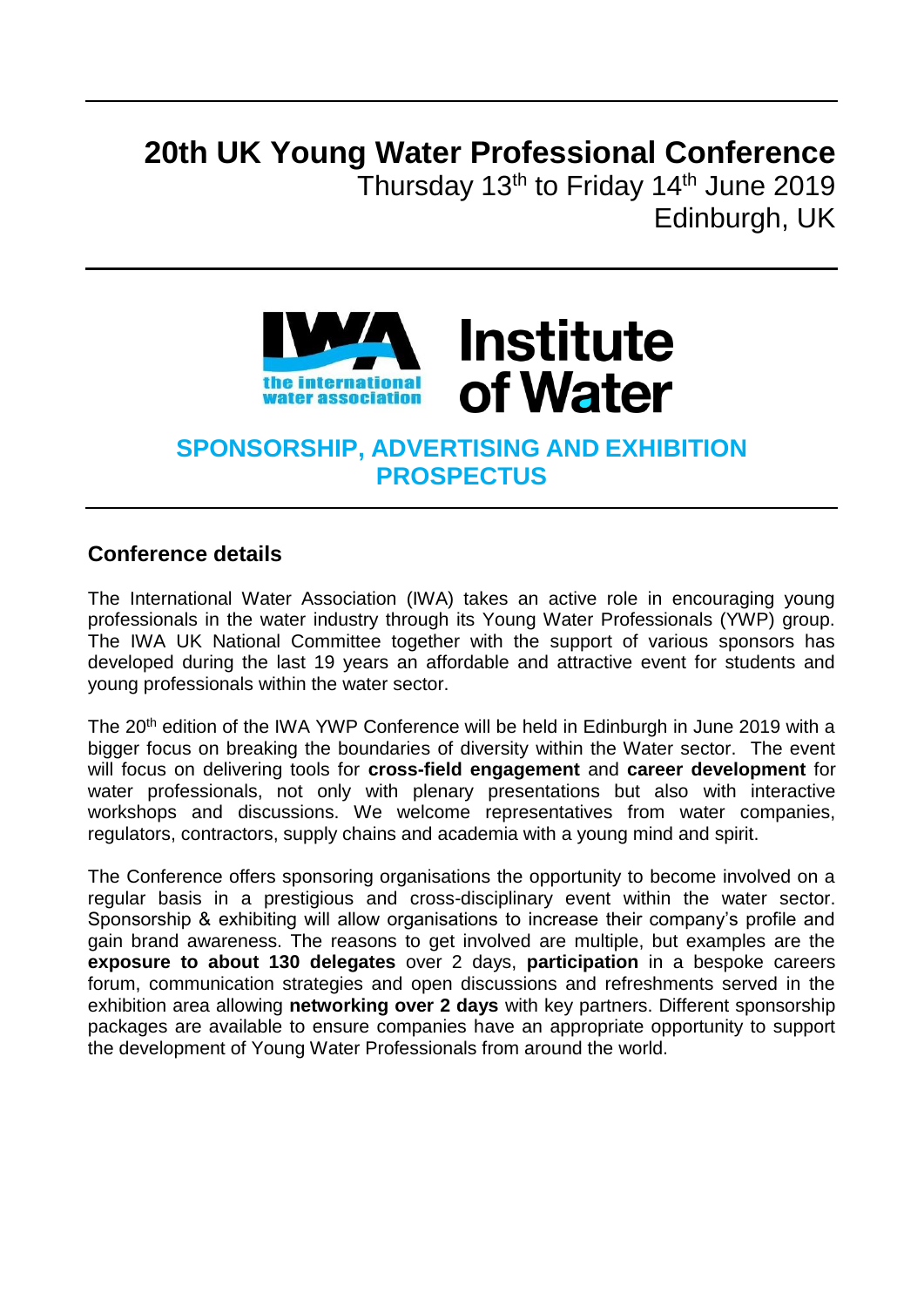## **SPONSORSHIP OPPORTUNITIES**

All sponsorship, advertising and exhibition opportunities are on a first come first serve basis. The packages we have put together are just a guide to what is on offer. If you would like to tailor a sponsorship opportunity or discuss specific requirements, please don't hesitate to get in touch.

**Contact:** by e-mail indicating "sponsorship" on the subject line to [iwaukywp@gmail.com](mailto:iwaukywp@gmail.com) or Lisa.Mckenzie@veolia.com by telephone to +44 (0) 07827 083983 (Lisa McKenzie).

#### **Advertising**

Logos can be displayed in the following places:

- conference programme;
- delegate pack;
- IWA UK-YWP2019 website; and
- welcome and break presentation slides during the conference.

\*Chairman opportunities during plenary sessions with extra minutes for company's publicity, as well as exhibition spaces, will be offered for specific sponsor packages.

**Sponsored refreshments & lunch breaks:** As a refreshment and lunch sponsor we will promote and advertise your company during the breaks, acknowledging your support of the event and informing delegates of your products and services. Lunch will be served in the exhibition area during the event, along with refreshments. Furthermore, a picnic lunch will be supplied on the last day of conference. This is a fantastic opportunity to build on your exhibition stand marketing and engage more directly with delegates at regular intervals over the course of the event.

**Sponsored prize awards:** Prize sponsors have their name featured prominently in the prize certificate and have the opportunity to present it during the award ceremony. This is a great opportunity to be featured in one of the conference's main events, showing support for good practice and recognising achievement in the industry.

#### **SPONSORSHIP PACKAGES** (ALL PRICES EXCLUDE VAT)

|                 |        | <b>Delegates</b> | <b>Advertising</b>                                           | <b>Sponsoring</b> | <b>Branding</b>                                       |
|-----------------|--------|------------------|--------------------------------------------------------------|-------------------|-------------------------------------------------------|
| <b>Platinum</b> | £5,000 | $\overline{4}$   | Chairing opportunity and<br>publicity time. Exhibition space | Prize awards      | Logo on flyers, opening slide,<br>website & programme |
| Gold            | £2,500 | 3                | <b>Exhibition space</b>                                      | Prize awards      | Logo on flyers, opening slide,<br>website & programme |
| <b>Silver</b>   | £1,000 | 2                | <b>Exhibition space</b>                                      | Lunch break       | Logo on opening slide, website<br>& programme         |
| <b>Bronze</b>   | £500   | 1                | <b>Exhibition space</b>                                      | Coffee break      | Logo on opening slide, website<br>& programme         |
| <b>Iron</b>     | £100   | $\Omega$         |                                                              |                   | Logo on opening slide, website<br>& programme         |

**If you would like to discuss alternative sponsorship packages then please get in touch.**